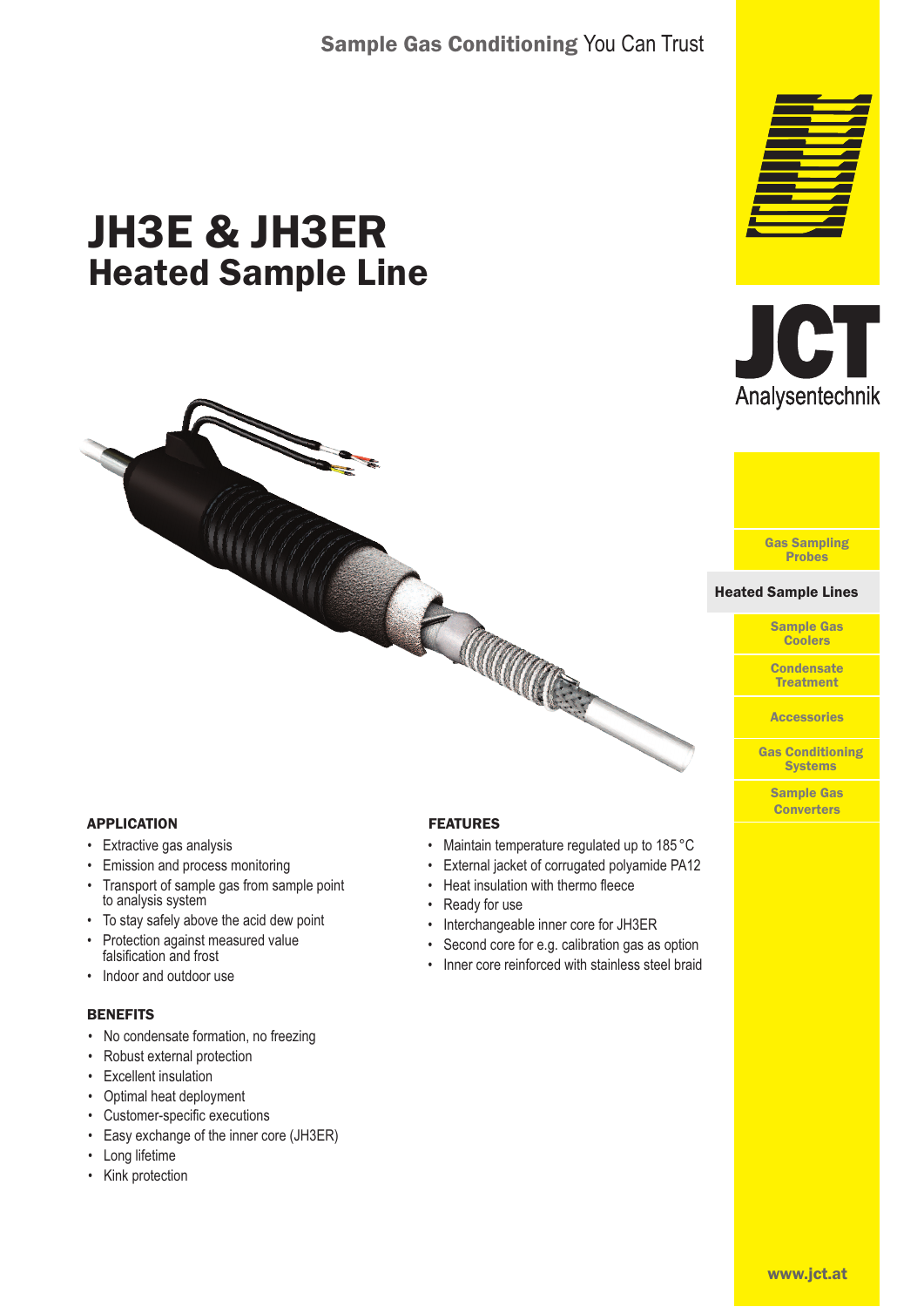# TECHNICAL DATA

| <b>Model</b>                             | <b>JH3E</b><br><b>JH3ER</b>                                                                 |                 |  |  |  |  |  |  |
|------------------------------------------|---------------------------------------------------------------------------------------------|-----------------|--|--|--|--|--|--|
| Description                              | regulated heated sample line                                                                |                 |  |  |  |  |  |  |
| External jacket                          | corrugated polyamide 11/12 jacket, black<br>option: with silicone layer                     |                 |  |  |  |  |  |  |
| Inner core                               | fixed                                                                                       | interchangeable |  |  |  |  |  |  |
| Area of application                      | mobile and fixed installation indoor and outdoor                                            |                 |  |  |  |  |  |  |
|                                          | <b>Operation data</b>                                                                       |                 |  |  |  |  |  |  |
| Operating temperature                    | max. 185 °C                                                                                 |                 |  |  |  |  |  |  |
| Operating pressure at +20 °C             | DN 4/6 mm 12 bara<br>DN 6/8 mm 8 bara<br>DN 8/10 mm 6,5 bara                                |                 |  |  |  |  |  |  |
| Ambient temperature*                     | $-40$ °C to +80 °C                                                                          |                 |  |  |  |  |  |  |
|                                          | <b>Construction</b>                                                                         |                 |  |  |  |  |  |  |
| Material inner core                      | PTFE, optional PFA                                                                          |                 |  |  |  |  |  |  |
| Heating element                          | design according to DIN moisture proof with protection braid                                |                 |  |  |  |  |  |  |
| <b>Thermal insulation</b>                | multi-layered thermo fleece                                                                 |                 |  |  |  |  |  |  |
| End configuration                        | silicone caps (see table below), inner core protruding 100 mm                               |                 |  |  |  |  |  |  |
| Maximum sample line length* JH3E / JH3ER | DN 4/6 mm: 45 m / 40 m<br>DN 6/8 mm: 45 m / 40 m<br>DN 8/10 mm: 40 m / 40 m                 |                 |  |  |  |  |  |  |
| Diameter sample line outside             | 43 mm                                                                                       |                 |  |  |  |  |  |  |
| Minimum bending radius JH3E / JH3ER      | DN 4/6 mm: 200 mm / 260 mm<br>DN 6/8 mm: 200 mm / 260 mm<br>DN 8/10 mm: 250 mm / 300 mm     |                 |  |  |  |  |  |  |
| Dimensions of silicone caps              | $L = 110$ mm, $Ø$ 49 mm                                                                     |                 |  |  |  |  |  |  |
|                                          |                                                                                             |                 |  |  |  |  |  |  |
| Protection class                         | IP 54 (EN60529)                                                                             |                 |  |  |  |  |  |  |
| <b>Electrics</b>                         |                                                                                             |                 |  |  |  |  |  |  |
| Power supply                             | 230 VAC 50/60 Hz or 115 VAC 50/60 Hz or 400 VAC 50 Hz                                       |                 |  |  |  |  |  |  |
| Power consumption JH3F / JH3FR           | DN 4/6 mm: 90 W/m / 100 W/m<br>DN 6/8 mm: 90 W/m / 100 W/m<br>DN 8/10 mm: 100 W/m / 120 W/m |                 |  |  |  |  |  |  |
| Connection cable                         | 1,5 m for connection to JPXE4 temperature controller **                                     |                 |  |  |  |  |  |  |
| Connection plug (options)                | 4-pole plug or 6-pole plug for other temperature controllers                                |                 |  |  |  |  |  |  |

\* To achieve extended length, JCT offers heated lines with reduced power (W/m) or with a second heating circuit. For lower ambient temperatures versions with higher performance are available. Please consult **JCT** sales team.

\*\* For more information about the temperature controller JPXE4 see separate datasheet.

## End configuration of sample line

|   |                                                                                                                   |  |   | Dimensions in mm |
|---|-------------------------------------------------------------------------------------------------------------------|--|---|------------------|
|   | Without electrical connection<br>With electrical connection<br>$(side 2 - probe side)$<br>(side 1 - cabinet side) |  |   |                  |
| H | 35-63<br>$\frac{6}{5}$<br>110                                                                                     |  | K | Silicone cap     |
|   |                                                                                                                   |  |   | Silicone cap     |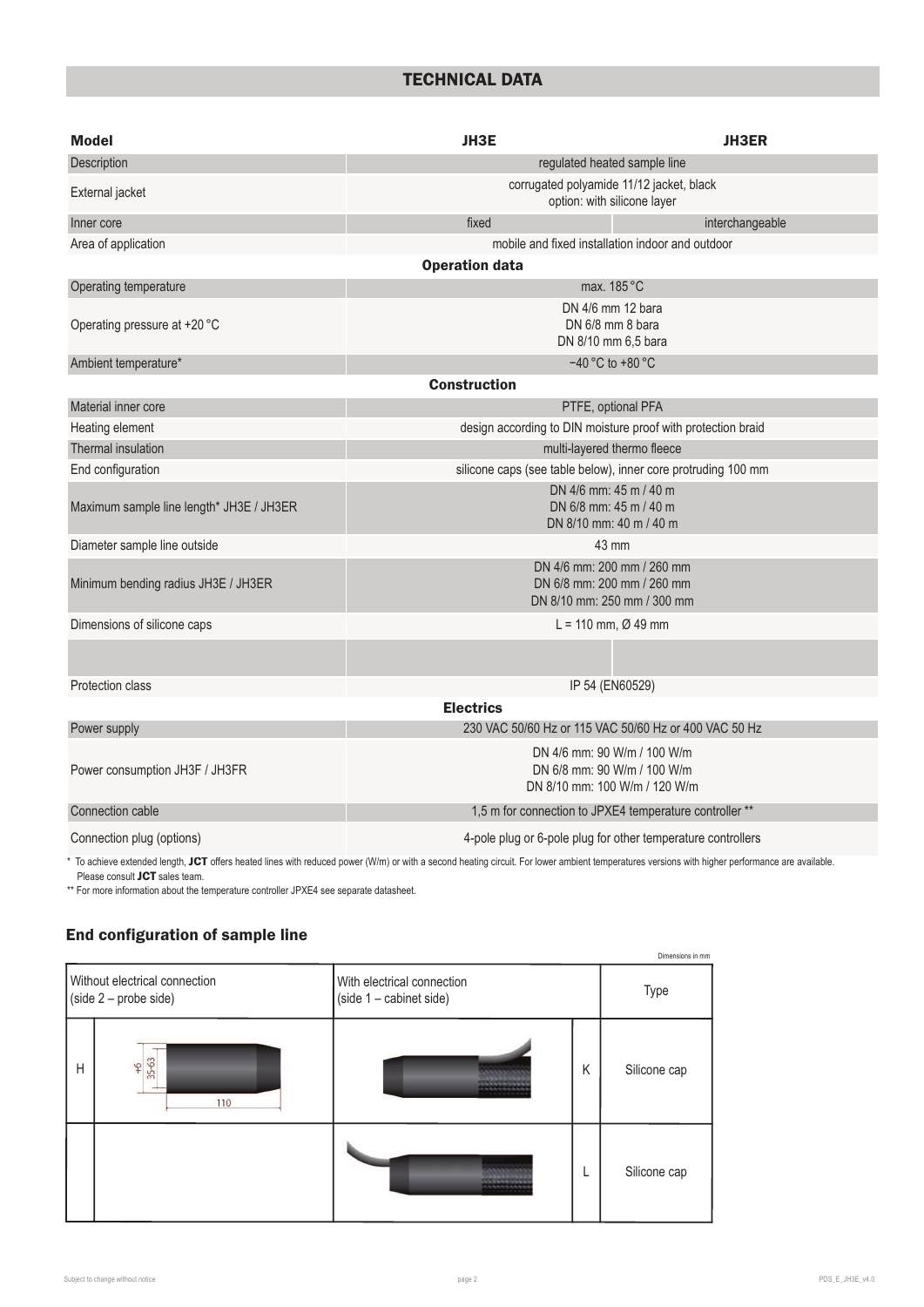### JH3E with fixed inner core

| Temperature sensor PT100*                                                 |       | $\overline{2}$ |   |                  |     |                |      |                |                           |   |   |   |
|---------------------------------------------------------------------------|-------|----------------|---|------------------|-----|----------------|------|----------------|---------------------------|---|---|---|
| Temperature sensor PT100* + limiter (thermo switch in connection housing) |       | $\mathfrak{S}$ |   |                  |     |                |      |                |                           |   |   |   |
| Temperature sensor NiCr-Ni type K*                                        |       | $\sqrt{4}$     |   |                  |     |                |      |                |                           |   |   |   |
| 2 x Temperature sensor PT100*                                             |       | $9\,$          |   |                  |     |                |      |                |                           |   |   |   |
| Jacket made of corrugated PA 11/12                                        |       |                | 4 |                  |     |                |      |                |                           |   |   |   |
| Jacket made of corrugated PA 11/12 with silicone layer                    |       |                | 9 |                  |     |                |      |                |                           |   |   |   |
| Core 200 mm protruded                                                     |       |                |   | $\boldsymbol{0}$ |     |                |      |                |                           |   |   |   |
| Line length without protrusion in dm (e.g.: 10 m = 100; 4,5 m = 045)      |       |                |   |                  | XXX |                |      |                |                           |   |   |   |
| Diameter DN4/6 mm                                                         |       |                |   |                  |     | $\overline{4}$ |      |                |                           |   |   |   |
| Diameter DN6/8 mm                                                         |       |                |   |                  |     | 6              |      |                |                           |   |   |   |
| Diameter DN8/10 mm                                                        |       |                |   |                  |     | 8              |      |                |                           |   |   |   |
| Outer diameter 1/4"                                                       |       |                |   |                  |     | 5              |      |                |                           |   |   |   |
| Outer diameter 3/8"                                                       |       |                |   |                  |     | $\overline{7}$ |      |                |                           |   |   |   |
| PTFE core                                                                 |       |                |   |                  |     |                | PTFE |                |                           |   |   |   |
| PFA core                                                                  |       |                |   |                  |     |                | PFA  |                |                           |   |   |   |
| Power supply 115 VAC / 50/60 Hz                                           |       |                |   |                  |     |                |      | $\mathbf{1}$   |                           |   |   |   |
| Power supply 230 VAC / 50/60 Hz                                           |       |                |   |                  |     |                |      | $\overline{2}$ |                           |   |   |   |
| Power supply 400 VAC / 50 Hz                                              |       |                |   |                  |     |                |      | $\overline{4}$ |                           |   |   |   |
| End configuration side 2 type H (without electrical connection)           |       |                |   |                  |     |                |      |                | $\boldsymbol{\mathsf{H}}$ |   |   |   |
| End configuration side 1 type K (with electrical connection)              |       |                |   |                  |     |                |      |                |                           | Κ |   |   |
| End configuration side 1 type L (with electrical connection)              |       |                |   |                  |     |                |      |                |                           |   |   |   |
| Without calibration core                                                  |       |                |   |                  |     |                |      |                |                           |   | 0 |   |
| Calibration core DN4/6 mm                                                 |       |                |   |                  |     |                |      |                |                           |   | 4 |   |
| No connection plug, wire open end                                         |       |                |   |                  |     |                |      |                |                           |   |   | A |
| Connection plug 6-pole + PE plug (max. 10 A)                              |       |                |   |                  |     |                |      |                |                           |   |   | B |
| Connection plug 4-pole + PE plug (max. 20 A)                              |       |                |   |                  |     |                |      |                |                           |   |   | C |
|                                                                           |       |                |   |                  |     |                |      |                |                           |   |   |   |
| Order code                                                                | JH3E. |                | 4 | $\theta$         |     |                |      |                | Η                         |   |   |   |

Suitable temperature controller JPXE4 can be found in this chapter (2)